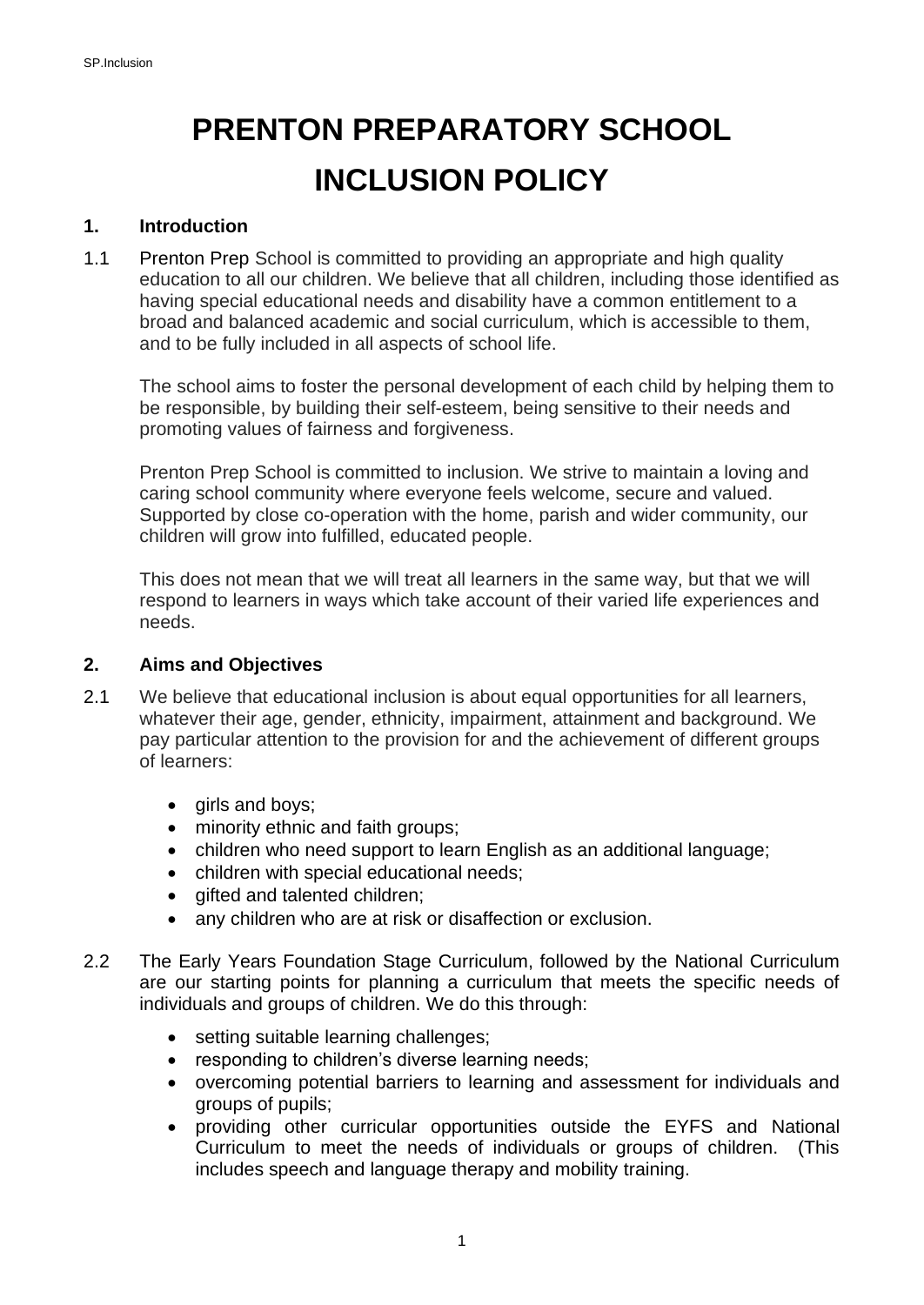- 2.3 We achieve educational inclusion by continually reviewing what we do, through asking ourselves these key questions:
	- do all our children achieve as much as they can?
	- are there differences in the achievement of different groups of children?
	- what are we doing for those children who we know are not achieving their best?
	- are our actions effective?

### **3. Teaching and Learning Style**

(See also the school policies on gifted and talented children, special educational needs, equal opportunities, and English as an additional language).

- 3.1 We aim to give all our children the opportunity to succeed and reach the highest level of personal achievement. When planning their work, teachers take into account the abilities of all of their children. For some children, we use the programmes of study from earlier key stages. This enables them to make progress in their own lessons, perhaps after significant amounts of time spent away from school.
- 3.2 When the attainment of a child falls significantly below the expected level, teachers enable the child to succeed by planning work that is in line with that child's individual needs.
- 3.3 Where the attainment of a child significantly exceeds the expected level of attainment, teachers use materials from a later key stage, or extend the breadth of work within the area or areas for which the child shows particular aptitude.
- 3.4 Teachers are familiar with the relevant equal opportunities legislation covering race, gender and disability.
- 3.5 Teachers ensure that children:
	- feel secure and know that their contributions are valued:
	- appreciate and value the differences they see in others;
	- take responsibility for their own actions;
	- participate safely in clothing that is appropriate to their religious beliefs;
	- are taught in groupings that allow them all to experience success;
	- use materials that reflect a range of social and cultural backgrounds, without stereotyping;
	- have a common curriculum experience that allows for a range of different learning styles;
	- have challenging targets that enable them to succeed;
	- are encouraged to participate fully, regardless of disabilities or medical needs.

#### **4. Children With Disabilities**

- 4.1 Some children in our school might have disabilities and consequently need additional resources. The school is committed to providing an environment that allows these children full access to all areas of learning. We are aware of the need for wheelchair access but we have been advised that our stairs both internally and externally are not suitable for the modification required. We, therefore, do not have wheelchair access.
- 4.2 Teachers modify teaching and learning as appropriate for these children. For example, they may give additional time to children with disabilities to complete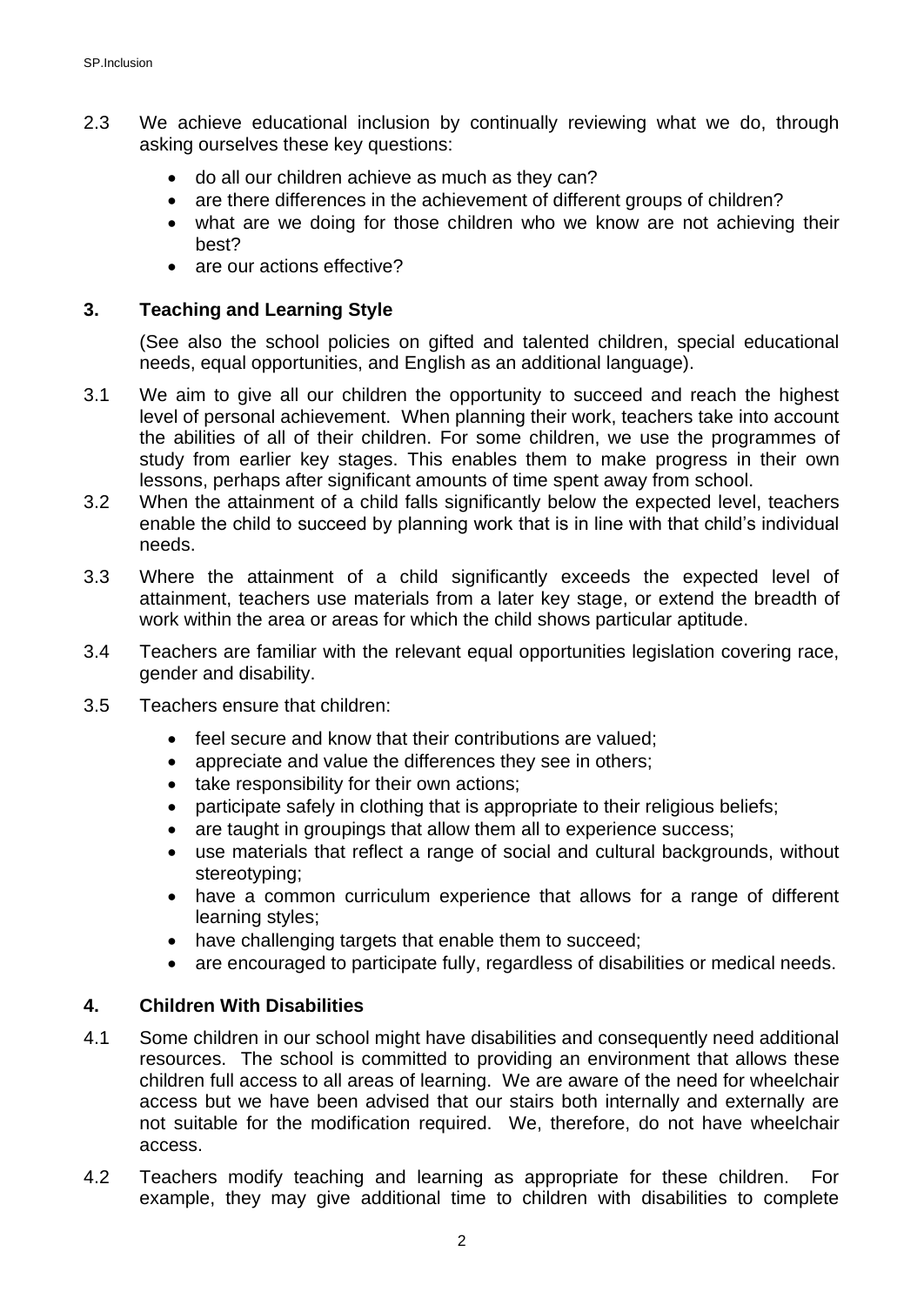certain activities. In their planning teachers ensure that they give children with disabilities the opportunity to develop skills in practical aspects of the curriculum.

- 4.3 Teachers ensure that the work for these children:
	- takes account of their pace of learning and the equipment they use;
	- takes account of the effort and concentration needed in oral work, or when using, for example, vision aids;
	- is adapted or offers alternative activities in those subjects where children are unable to manipulate tools or equipment, or use certain types of materials;
	- allows opportunities for them to take part in educational visits and other activities linked to their studies;
	- includes approaches that allow hearing-impaired children to learn about sound in science and music, and visually-impaired children to learn about light in science, and to use visual resources and images both in art and design and in design and technology;
	- uses assessment techniques that reflect their individual needs and abilities.

#### **5. Children Who May Need Special Arrangements**

- 5.1 The school can, where necessary, modify or disapply the National Curriculum and its assessment arrangements. Our school policy is to do this only in exceptional circumstances. The school makes every effort to meet the learning needs of all its children without recourse to disapplication or modification. We achieve this through greater differentiation of the child's work, or through the provision of additional learning resources. When necessary, we also support learning through appropriate external specialists. In such cases, teachers work closely with these agencies to support the child.
- 5.2 In exceptional circumstances we may decide that modification or disapplication is the correct procedure to follow. We would only do this after detailed consultation with parents and external agencies including the Local Education Authority. The school's SENCo-ordinator and the Headteacher would also be closely involved in this process. We would ensure that every effort had been made to provide the necessary support from within the school's resources before considering such action.
- 5.3 Documentation to support a child's eligibility for special arrangements should be available for inspection in the event of a school monitoring visit during the SATs period.

For more specific situations, in which special arrangements might be appropriate the school can contact QCA's test administration team on 0207 509 5533.

## **6. Working with Outside Agencies**

- **6.1** Prenton Prep School promotes the value of specialist advice and support from a variety of professional and voluntary services. Prenton Prep School also welcomes and positively promotes links with educational bodies that can promote pupils learning and provide enhanced opportunities for our more able learners. The Inclusion Manager liaises frequently with a number of other outside agencies and specialists:
	- •Social Services
	- •School Nurse
	- •Community Paediatrician